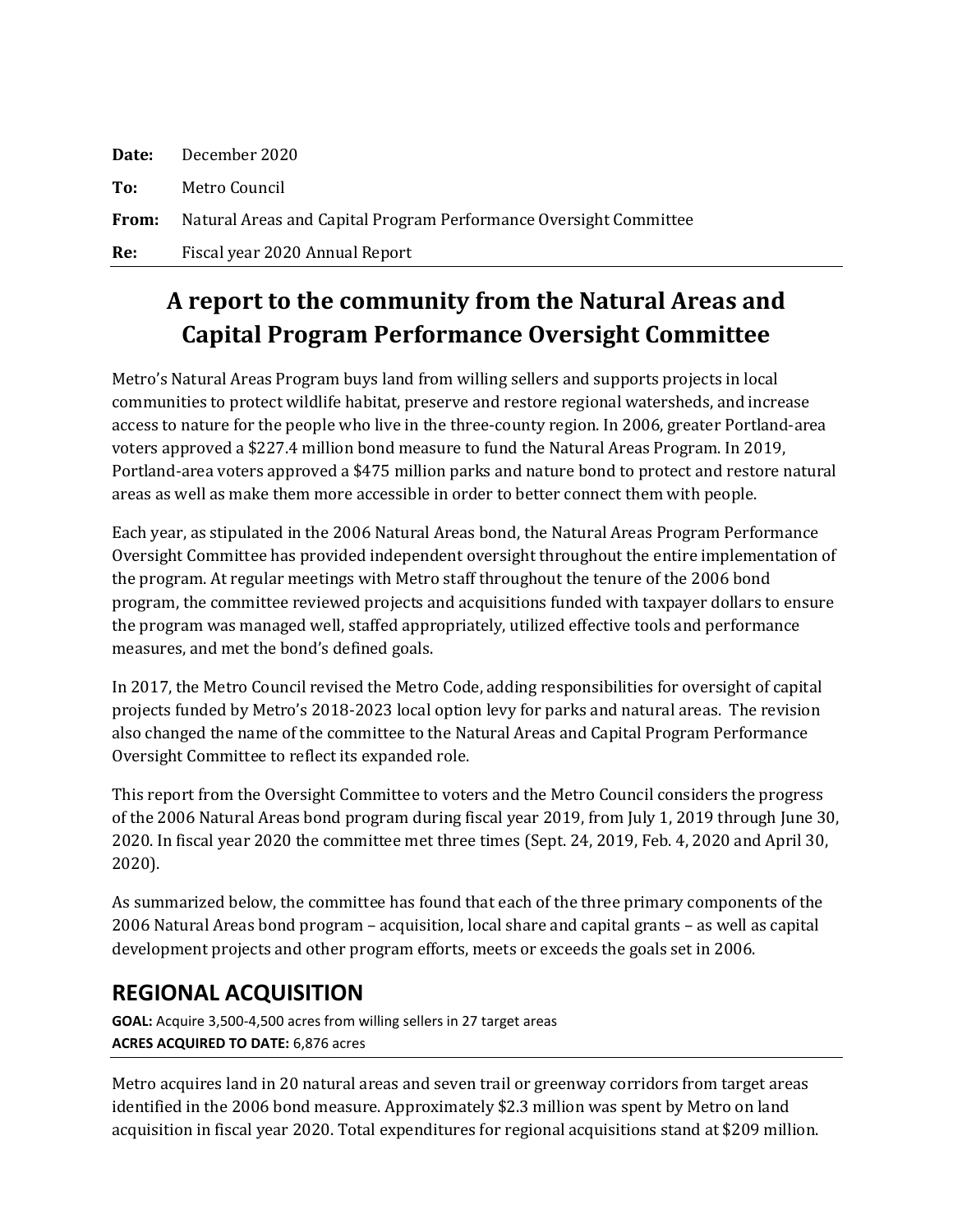Since 2006, nearly 6,900 acres have been acquired and protected, substantially surpassing the overall acreage goal of the 2006 bond. This year, Metro acquired 447 acres of natural areas and trail connections widely distributed across the region. Six target areas were represented in the nine new properties Metro purchased.

#### **ACQUISITION HIGHLIGHTS**

- Acquisition of a 283-acre property in the Columbia Slough target area, which consolidates Metro's ownership and management along the north and east sides of Smith and Bybee Lakes to almost 1,960 acres. The property provides high quality habitat for a range of waterbirds, songbirds, raptors, reptiles, amphibians and mammals.
- Acquisition of two properties in the Chehalem Ridge target area a 7-acre property which contains intact, older mixed upland forest adjacent to the north end of Chehalem Ridge Nature Park and includes habitat for elk, black bear, great-horned owls and pileated woodpeckers and a 10-acre property which adds to the northwest end of Chehalem Ridge Nature Park and includes oak habitat, a seasonal stream and riparian habitat.
- Acquisition of a 32-acre property in the Tonquin Geologic target area. This property adds a critical piece of floodplain to Metro's existing Coffee Lake Creek Wetlands and will enable restoration of the hydrology and wetland habitats on this 265-acre site.
- Acquisition of a 36-acre property in the Clear Creek target area which includes frontage along Clear Creek, mixed upland forest, prairie and several emergent wetlands, expanding the size of the Clear Creek North site to almost 106 acres and supporting conservation in one of the most important salmon bearing tributaries to the Clackamas River.
- A 0.89-acre conservation easement on private property in the Dairy and McKay Creeks confluence target area along Council Creek connecting Metro's existing holdings at East Council Creek, expanding the site to over 40 acres. The property enhances the view shed from a planned wetland overlook at the planned East Council Creek Nature Park and provides habitat for western pond turtles, northern red-legged frogs and a diverse mix of migratory songbirds.
- A trail easement along the Hedges Creek segment of the Ice Age Tonquin Trail which fills another trail gap along this important regional trail corridor, connecting residents and employees to downtown Tualatin. Another trail easement adds almost a half mile to the Ice Age Tonquin Trail corridor as it passes through southwest Tualatin and will provide an important connection between the Hedges Creek and Coffee Lake Creek segments of the trail. Both trail easements were acquired in partnership with the City of Tualatin, which holds the easement and will build and manage the future trails.
- Acquisition of a property in the Deep Creek target area which provides 76 acres of upland and riparian forest and fills an important habitat gap along the North Fork of Deep Creek. The property also closes a critical gap along the Cazadero State Trail operated by the Oregon Parks and Recreation Department.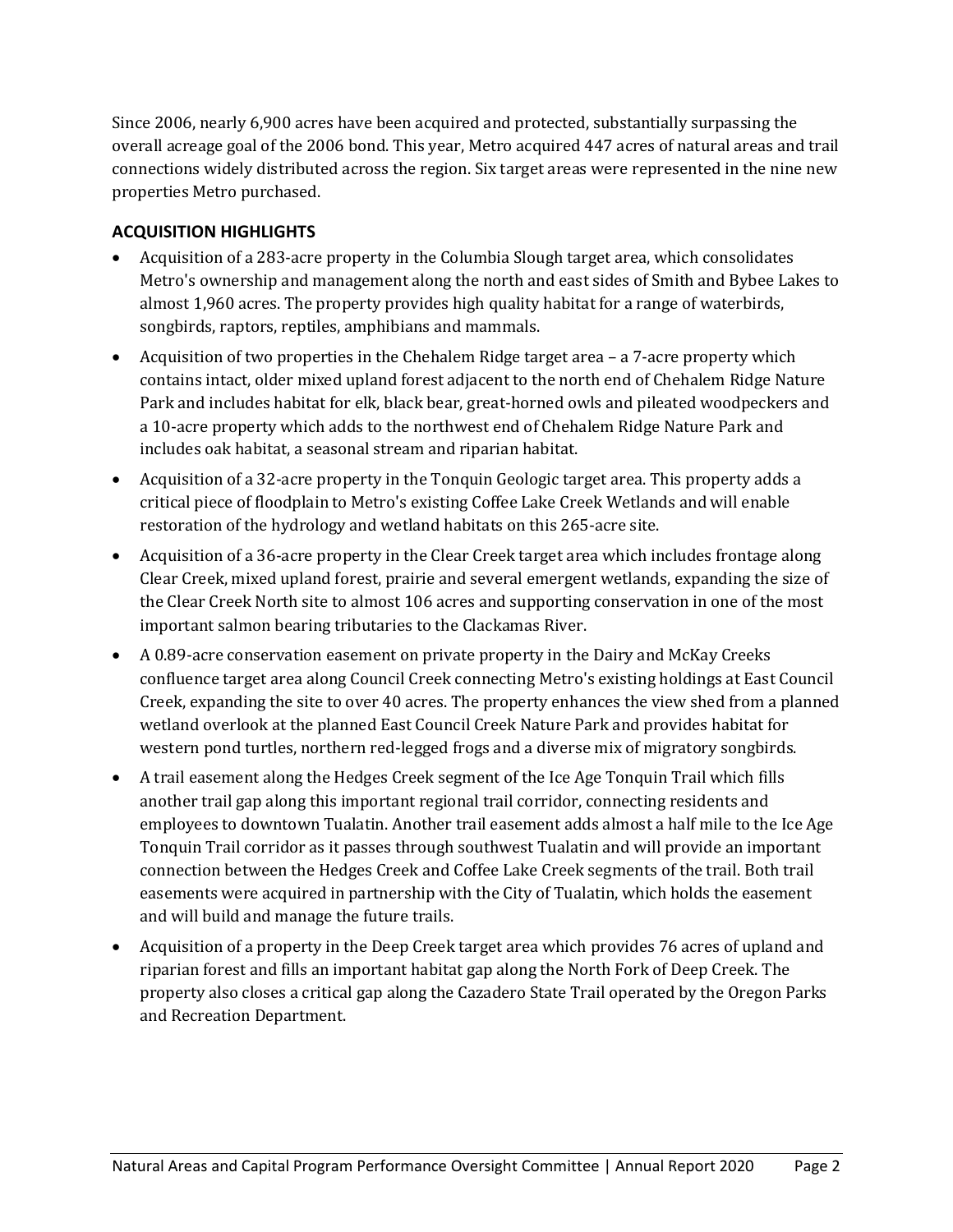### **LOCAL SHARE**

**\$44 million** allocated to local governments for park improvement projects and locally important acquisitions

Under the local share component of the 2006 Natural Areas bond, \$44 million was distributed on a per capita basis to the 28 cities, counties and park providers within Metro's jurisdiction to fund local acquisitions, restoration projects and trail and park improvement projects. The local jurisdictions selected the acquisitions and projects, and Metro provided guidance and support in addition to the funding.

To date, local governments have spent 99.9% of the \$44 million allocation on approved projects, and only the City of Cornelius has local share funds remaining to be spent. The City of Cornelius plans to build a small bridge that will be part of a local trail through a new community park and expects to expend its remaining allocation by December 31, 2020.

### **NATURE IN NEIGHBORHOODS CAPITAL GRANTS**

\$15 million to community groups, non-profits and local governments for projects that "re-green" or "re-nature" neighborhoods

Nature in Neighborhoods capital grants are made to community groups, schools and non-profits for projects that preserve or restore water quality and wildlife habitat, or increase the presence of nature in urban environments. All \$15 million has been committed to Metro Council-approved projects. The Metro Council has awarded grants to 55 projects. Over the nine granting cycles, four projects have were withdrawn due to feasibility issues with the resulting available and funds successfully reallocated to other projects.

Here's the list of the five (5) capital grant projects, funded by the 2006 bond and completed or terminated during FY 2020:

- Boardman-Rinerson Wetland Complex Acquisition and public access, completed by the North Clackamas Parks and Recreation District (originally awarded to the Oak Lodge Sanitary District), total amount awarded: \$360,012.00
- Rock Creek Floodplain at Portland Community College, completed by Clean Water Services, total amount awarded: \$257,073.15
- Oak Island Marsh Restoration, completed by the City of Hillsboro, total amount awarded: \$335,000.00
- Beaver Creek Fish Passage and Habitat Enhancement project, completed by Multnomah County, total amount awarded: \$579,500.00
- Mt. Scott Creek Oak Bluff Reach Restoration, implemented by Clackamas County Water and Environmental Services. Total grant award: \$175,228.00. The grant-funded project was suspended due to change in project conditions that made it unfeasible at this time. During the grant award period, Metro paid Clackamas County WES \$20,900. Because Clackamas County WES used the funds for capitalizable expenses that are bond eligible, Metro did not require Clackamas County to repay the grant.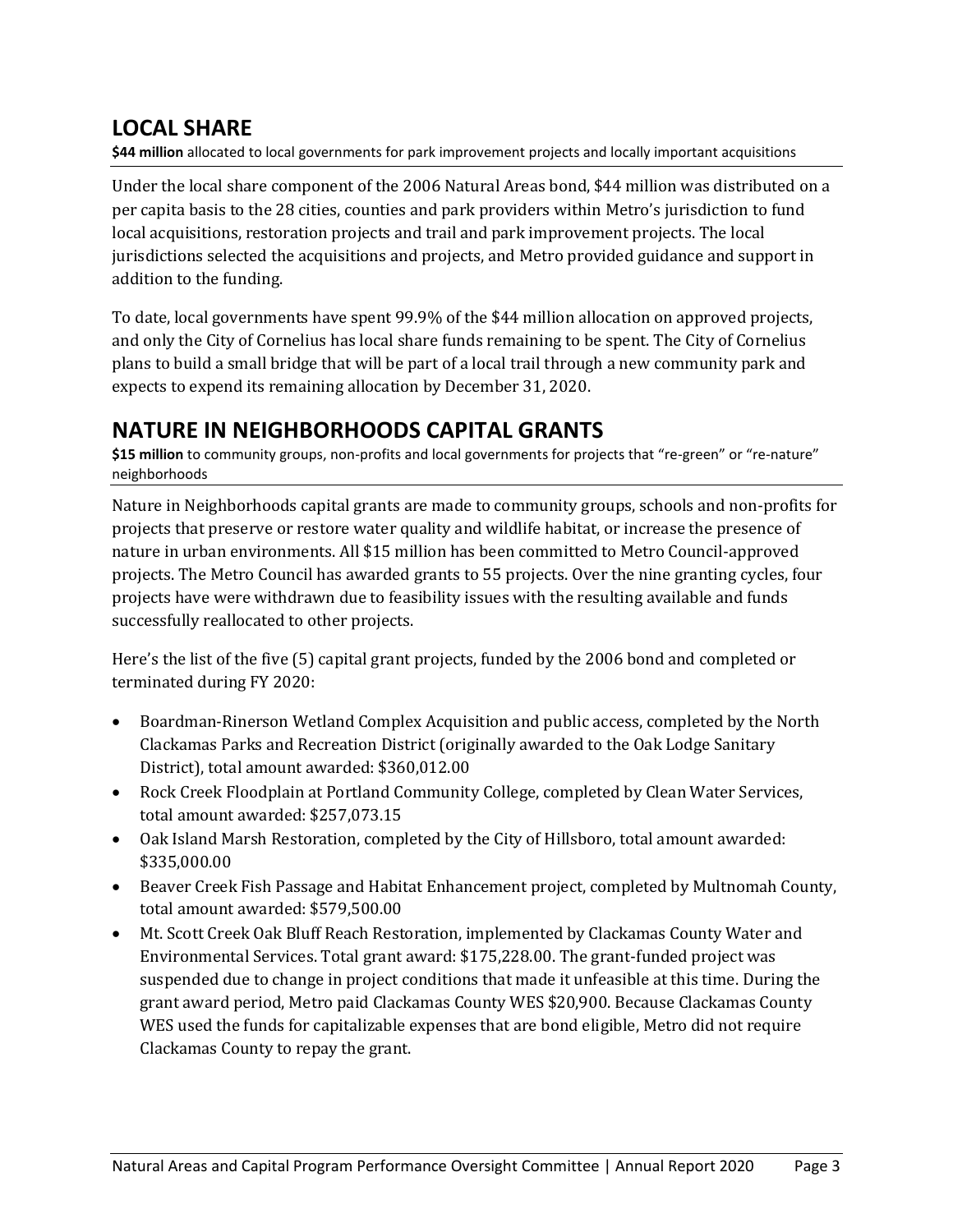## **CAPITAL DEVELOPMENT PROJECTS**

Approximately \$20 million of bond funds were dedicated to work on trail planning, park development and capital construction projects in program target areas as approved by the Metro Council in November 2014.

Based on recommendations from the committee in 2016, new performance measures were created for these capital construction projects, to indicate whether the projects were on track with regard to scope, schedule and budget, including budget-to-actual costs. These capital development project performance measures are included in the Oversight Committee's dashboard report, updated and presented at every committee meeting.

#### **CAPITAL DEVELOPMENT PROJECT HIGHLIGHTS**

- *Chehalem Ridge Nature Park*: Construction contractors were selected through a competitive process to build the trailhead, overlooks and system of trails as envisioned in the Access Master Plan adopted by Council in 2017. Ground was broken on trailhead construction in March of 2020 and trail construction was initiated in June. The future park will include a trailhead with picnic areas, shelter structures, a restroom building, and parking for both passenger vehicles and trucks with horse trailers as well as 10-miles of trails for walking, riding off-road bicycles or horses, and enjoying nature. Habitat restoration, including weed treatments and forest road decommissioning, continues to be on-going. The park is scheduled to open in 2021.
- *Columbia Boulevard Bridge:* Oregon Department of Transportation (ODOT), Metro and the City of Portland are managing a project) to construct a bicycle and pedestrian bridge over Columbia Boulevard in North Portland. This critical piece of infrastructure will connect trail users from Chimney Park to the Smith and Bybee Natural Area (St. Johns Prairie); completing a major gap on the North Portland Greenway and 40 Mile Loop Trail. ODOT, Portland Parks and Recreation and Metro have completed public engagement for the bridge to broad community support. By spring 2021, the project will have achieved the 30 percent design milestone, with remaining design work to be completed over the next year, which will allow the project to move ahead towards construction in 2022.
- *Gabbert Butte:* The master plan was adopted by Gresham City Council and Metro Council in summer 2019. Metro is negotiating an intergovernmental agreement with the City of Gresham for nature park design and construction, which is expected to be presented to Gresham City Council for approval in early 2021. Once the agreement is in place, a request for proposal will be issued to hire a design team.
- *Marine Drive Trail:* This regional trail project will design and construct the Marine Drive Trail from Northeast 185th Avenue eastward to Northeast Interlachen Lane and Blue Lake Regional Park. Recent progress includes the establishing a contract with a consultant team to work with Metro on design and engineering. Work in 2021 will include geotechnical borings, natural resource and cultural resources investigations and analysis of trail alignment alternatives.
- *Willamette Falls Riverwalk:* The project work has paused and is currently experiencing a delay to allow for collaboration with the property owner, The Confederated Tribes of Grand Ronde, who purchased the site in summer of 2019.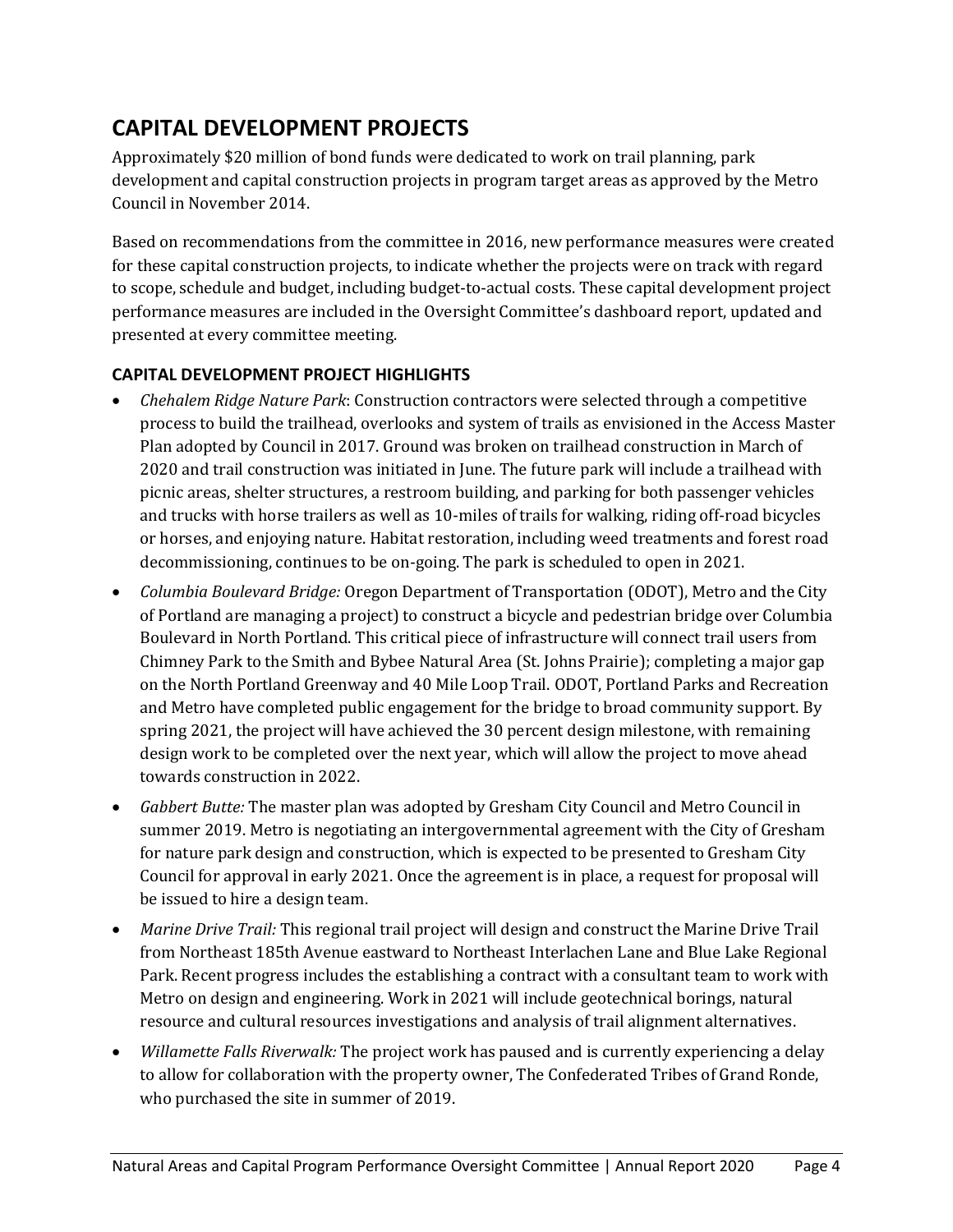## **OTHER OVERSIGHT COMMITTEE REVIEW**

#### **BUDGET, STAFF CAPACITY AND ADMINISTRATIVE COSTS**

The committee reviews the financial report, staffing levels and administrative costs at every meeting.

Metro sold the remaining 2006 bonds in spring 2018. Based on staff projections, most of the bond funds will be expended by June 2021.

In fiscal year 2015/16, more than 20 staff were assigned to the bond; that number has been reduced to 7.2 as of July 1, 2020. While the bond program work is winding down, many of the staff assigned to the bond are members of the parks planning team working on capital projects such as those noted above. Management reviews the staffing levels every year, often moving staff to other funding sources as necessary.

Although administrative costs for fiscal year 2020 rose to approximately 16%, the committee was satisfied that Metro is on track to fulfill the commitment capping cumulative administrative costs at less than 10% of total bond expenditures.

#### **USE OF UNUSUAL CIRCUMSTANCES**

 $\overline{a}$ 

The bond has an unusual circumstances provision for property transactions that fall outside the due diligence guidelines.<sup>1</sup> These transactions require authorization by the Metro Council and the committee reviews all unusual circumstances annually. No unusual circumstances required Metro Council approval this past fiscal year.

## **THE YEAR AHEAD AND TRANSITION TO 2019 PARKS AND NATURE BOND OVERSIGHT COMMITTEE**

Remaining funds from the 2006 bond measure are close to being spent or are dedicated to upcoming projects or acquisitions.

In November 2019 the voters of the Metro region authorized the sale of \$475 million in general obligation bonds for the purpose of protecting natural areas, water quality and fish and wildlife habitat and connecting people to nature. Metro sold the first round of these new bonds in April of 2020.

During this past year, the committee has reflected and developed a retrospective analysis on the structure, successes and challenges of committee oversight of the 2006 Natural Areas bond measure. This effort included reaching out to previous committee members through a survey and personal communication to inform a report that may assist Metro with the development and

 $<sup>1</sup>$  According to the natural areas work plan, if, in the course of due diligence, the Due Diligence Team discovers any</sup> unusual deed or title restrictions, encumbrances, or environmental conditions that may prohibit or unduly restrict Metro's ability to use the property as a natural area or trail or that may create a liability to Metro, such restrictions, encumbrances, or conditions shall be considered "unusual circumstances."